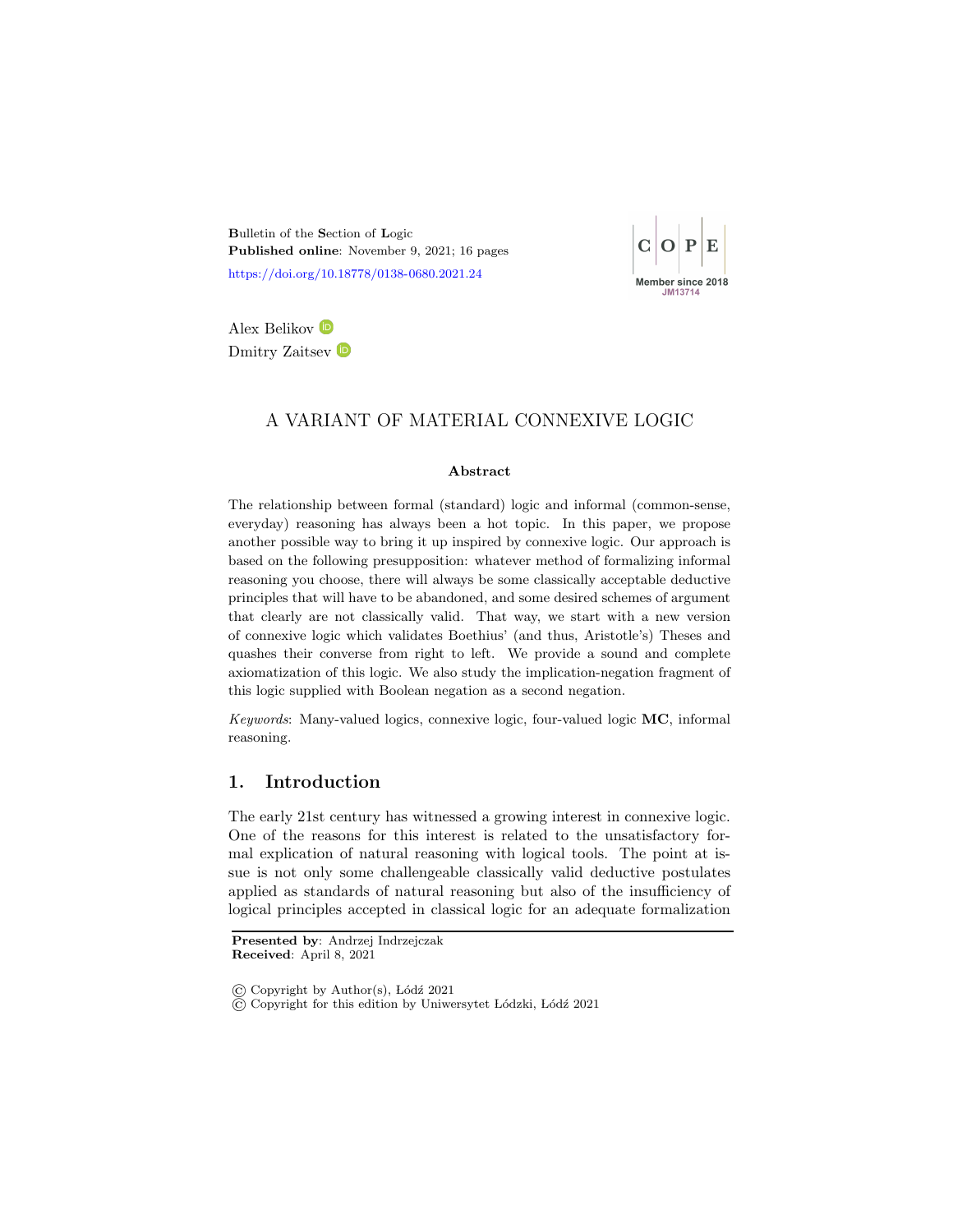of reasoning. Our article was prompted by similar considerations: while speculating about the peculiarities of current informal (or argumentative) reasoning formalization, we noted the presence of some undesirable classical deductive principles and the absence of desirable non-classical ones.

In this respect, connexive logic as an alternative to classical logic looks like a very promising candidate. In this paper, we attempt to take another step in this direction and examine some properties of connexive logic that to our way of thinking may be useful for modeling informal, common-sense reasoning.

Connexive logics are usually characterized as requiring that  $(A \rightarrow B) \rightarrow$  $(B \to A)$  is not a theorem, and validating the following set of deductive principles.<sup>[1](#page-0-0)</sup>

- Aristotle's Thesis I:  $\neg(A \rightarrow \neg A)$ ,
- Aristotle's Thesis II:  $\neg(\neg A \rightarrow A)$ ,
- Boethius' Thesis I:  $(A \rightarrow \neg B) \rightarrow \neg (A \rightarrow B)$ .
- Boethius' Thesis II:  $(A \rightarrow B) \rightarrow \neg(A \rightarrow \neg B)$ .

The present paper deals, basically, with those connexive logics that fall under the scope of the so-called 'Bochum plan' [\[8\]](#page-14-0); that is, being presented in the **FDE**-like framework (see, for example,  $[6]$ ) and obtained by tweaking the falsity condition of implication. Plenty of logic were introduced within this paradigm: Wansing's  $C$  [\[18\]](#page-14-1) and MC [\[19\]](#page-14-2), Omori and Wansing's  $C3$ [\[16\]](#page-14-3), Omori's  $d\mathbf{LP}$  [\[13\]](#page-14-4) and  $\mathbf{BDW}$  [\[14\]](#page-14-5), etc. Some related logics that were introduced independently from the Bochum plan, such as Cooper's OL [\[5,](#page-13-1) [1\]](#page-13-2), Cantwell's CN [\[4\]](#page-13-3), and Olkhovikov's LImp [\[12\]](#page-14-6), nonetheless, can be represented within it. In all these systems, the classically valid converses of Boethius' Theses (BT hereinafter) from right to left are also valid. This made it possible to strengthen the corresponding principles to equivalences:

- Strong Boethius Thesis I:  $(A \to \neg B) \leftrightarrow \neg (A \to B)$ ,
- Strong Boethius Thesis II:  $(A \rightarrow B) \leftrightarrow \neg(A \rightarrow \neg B)$ .

However, this strengthening raises some doubts. For example, S. McCall [\[10\]](#page-14-7) finds it to be counterintuitive, and H. Wansing and D. Skurt in [\[20\]](#page-15-0)

<sup>&</sup>lt;sup>1</sup>Notice, however, that there are other ways to characterize connexive logics, see [\[19\]](#page-14-2)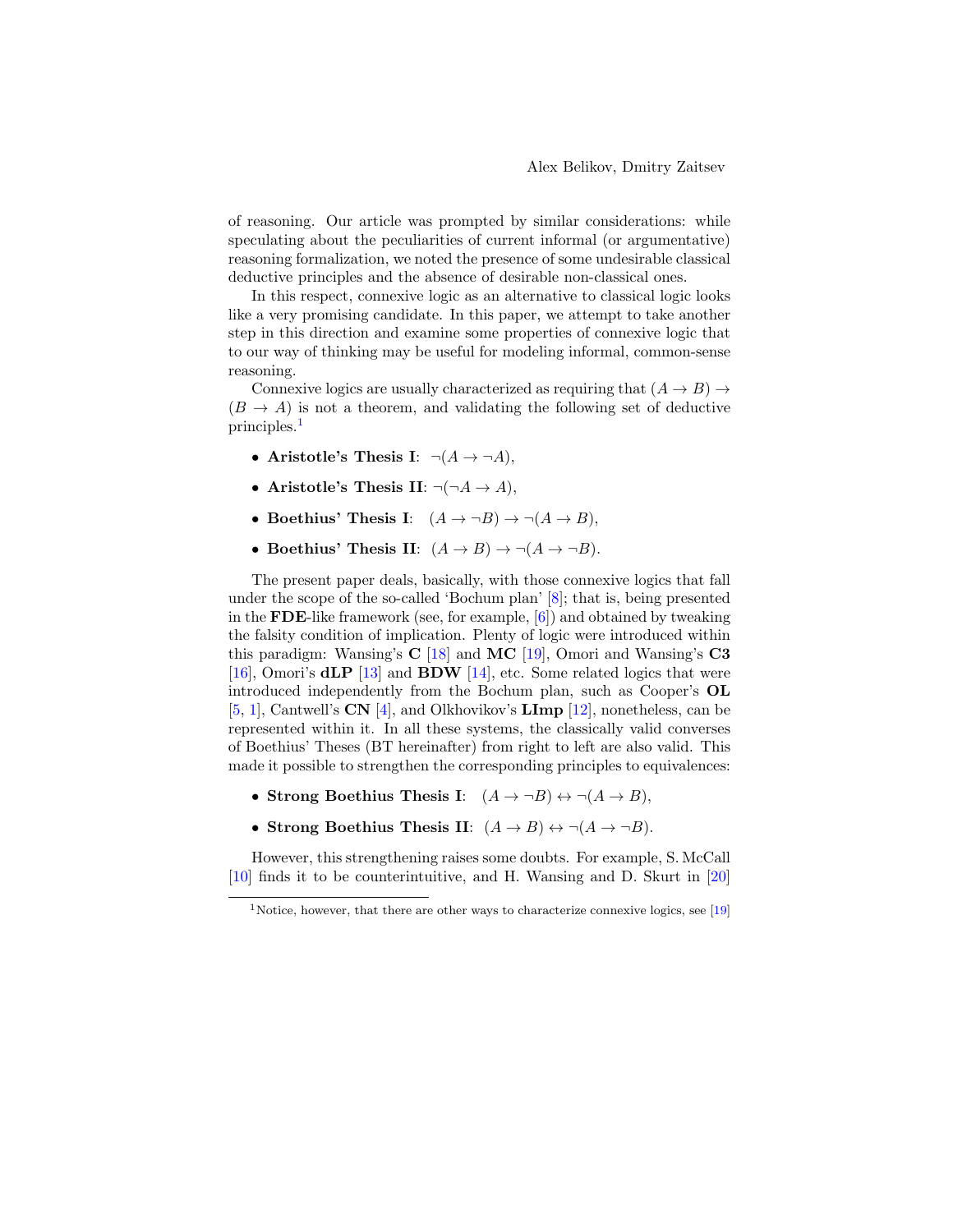object to his arguments. The differences of opinion were mainly concerned with the acceptability of BT from right to left in the context of connexive logic, but we argue that these principles clearly are not consistent with the common-sense interpretation. Generally speaking, negating the implication  $\neg(A \rightarrow B)$  can mean completely different things. For example in argumentation, there is a distinction between criticism of the claim, or conclusion (rebutting), and criticism of the connection between the reasons and claim (undercutting). In the latter case,  $\neg(A \rightarrow B)$  does not mean that  $(A \rightarrow \neg B)$ . Moreover, this principle can be interpreted as a kind of 'fallacy of relevance': in classical logic, for arbitrary propositional variables  $p$  and q, it holds that  $\neg(p \rightarrow q) \rightarrow (p \rightarrow \neg q)$ . It is a kind of a cock and bull story, that might sound like that: 'If it is not true that if elderberry grows in the garden, then my uncle lives in Kyiv, then it is true that if elderberry grows in the garden, then my uncle doesn't live in Kyiv'!

To put it in a nutshell, we believe that the presumptive logic of everyday reasoning should contain some contra-classical deductive principles and not contain some classical ones. We are not alone in this regard. To name but a few, consider recent papers by S. Rahman, H. Rückert et al (consult  $[17]$  as a telling example). There is also a self-reliant approach to connexivity associated with experimental philosophy. In particular, paper [\[7\]](#page-13-4) provides the empirical grounds for various interpretations of the negation of indicative conditionals, which in some cases coincide with the connexive interpretation (see also [\[15\]](#page-14-9)). In fact, this interpretation of connexivity is based on the same common-sense reasoning that people conduct in the process of arguing. Thus, we incline to believe that concerning implication as a representation of informal (argumentative) reasoning the desirable principles are BT1 and BT2 but not their converses.

On the other hand, this paper is motivated by the question of whether the Bochum plan has sufficient capacity to obtain straightforward and simple semantics that invalidates the converses of BT1 and BT2. And though there is a disagreement about whether it is desirable to have a logic that validates these principles, we believe that all parties could agree that the very opportunity of having a transparent way to obtain a logic without them is certainly desirable. From that perspective, in what follows we will develop our version of connexive logic. In so doing, in the next section, we start with a brief semantical consideration of so-called Minimal Material Connexive logic. Section [3](#page-6-0) provides an axiomatization of this logic, and Section [4](#page-11-0) deals with the implication-negation fragment of the Minimal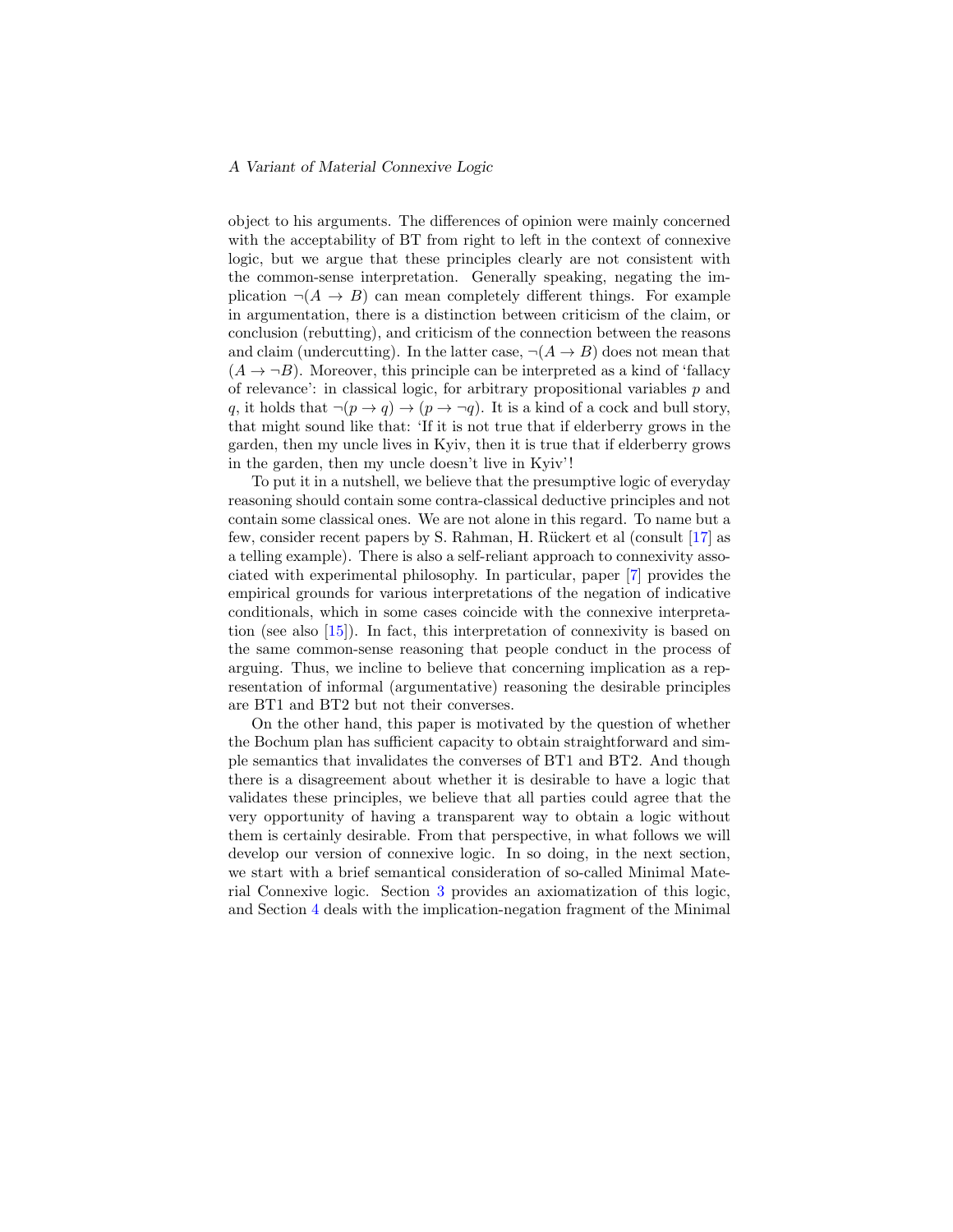Material Connexive logic enriched with Boolean negation.

## 2. Minimal Material Connexive Logic: Semantics

Throughout the paper we will discuss logics that are built over the standard propositional language  $\mathbb{L}$ , containing four propositional connectives: implication, conjunction, disjunction, and negation. The notion of a formula is defined in a standard manner. The set of all propositional variables of  $\mathbb L$  is denoted by  $\mathbb P$ . The set of all formulae of  $\mathbb L$  is denoted by  $\mathbb F$ .

One of the simplest connexive logics is a four-valued logic MC, introduced by Wansing [\[18\]](#page-14-1). It can be seen as an expansion of Dunn-Belnap's logic FDE [\[2,](#page-13-5) [3,](#page-13-6) [6\]](#page-13-0) with the following implication connective.

| $\stackrel{\rightarrow}{\rm MC}$ | т | B |   | F |
|----------------------------------|---|---|---|---|
|                                  |   | R |   | F |
| B                                | т | B |   | F |
| N                                | B | в | B | B |
| F                                | R | R | R | R |

On a par with other related logics, such as Wansing's  $C$  [\[18\]](#page-14-1) and Cantwell's CN [\[4\]](#page-13-3), MC validates the converses of BT1 and BT2. As we remarked above, this property seems to be counterintuitive within the argumentative context and even criticized by some authors. In what follows, we want to preserve the simplicity of Wansing's approach and obtain a logic where the converses of BT1 and BT2 fail. We denote such logic by MMC which is an abbreviation for 'Minimal Material Connexive Logic'.

We start off by defining the following logical matrix.

DEFINITION 2.1. An **MMC**-matrix for L is a tuple  $\mathcal{M} = \langle \mathcal{V}, \mathcal{D}, \mathcal{O} \rangle$ , where: (a)  $\mathcal{V} = \{T, B, N, F\}$ , (b)  $\mathcal{D} = \{T, B\}$ , (c) for every *n*-ary connective  $\diamond$  of L, O contains a corresponding *n*-ary function  $f^{\diamond}$ :  $\mathcal{V}^n \to \mathcal{V}$ . The functions included in  $\mathcal O$  are defined by means of the following tables:

| $f^{-}$   $A$  |                | $f \rightarrow$   T B N F |                                      |  |
|----------------|----------------|---------------------------|--------------------------------------|--|
| F              | Iт             | T.                        |                                      |  |
| $\overline{B}$ | $\overline{B}$ | $\overline{B}$            |                                      |  |
| N              |                |                           | TBFF<br>TBFF<br>BBBB<br>BBBB<br>BBBB |  |
|                | $\frac{1}{F}$  |                           |                                      |  |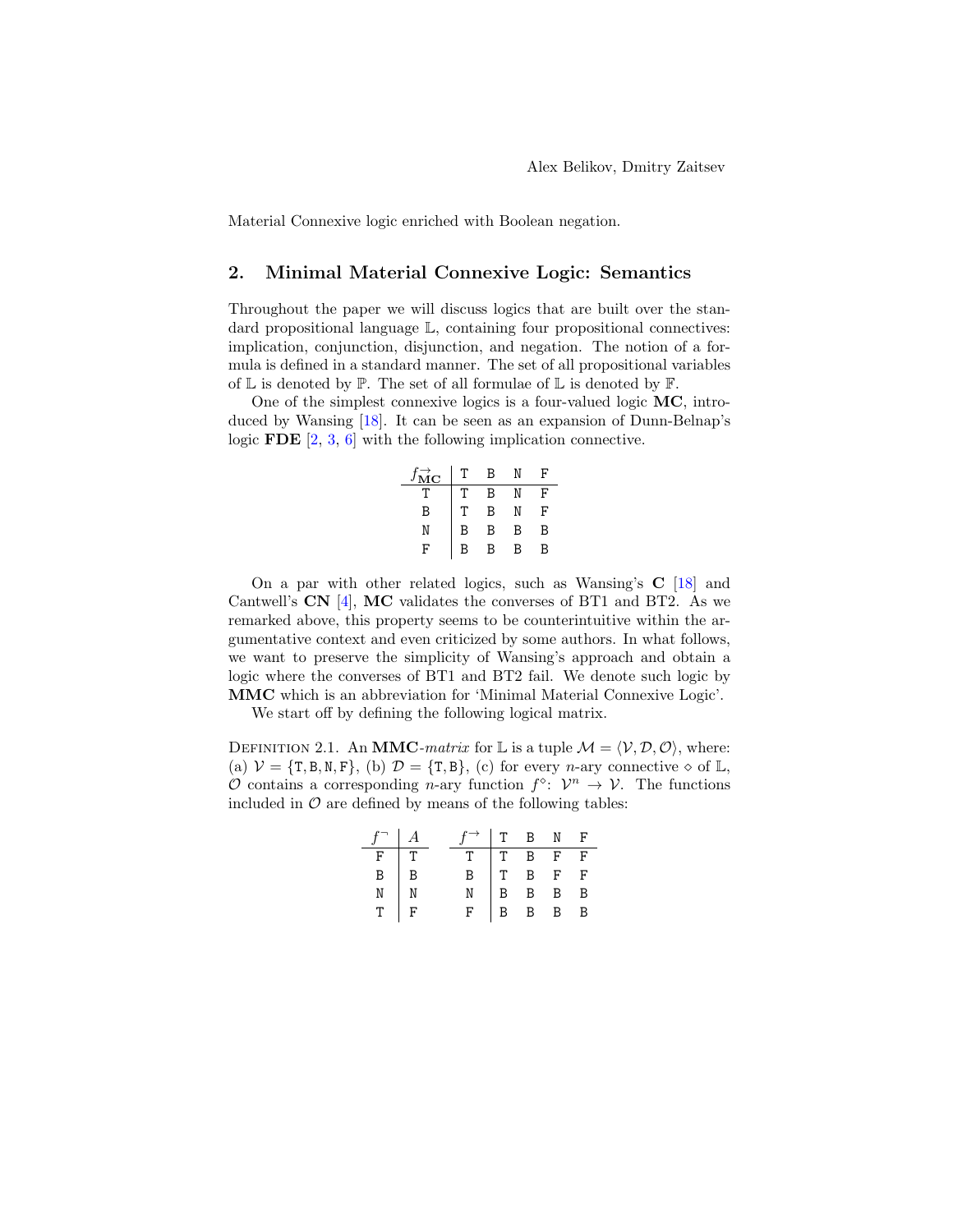| $f^{\wedge}$   T B N F |  |                                    |  | $f^{\vee}$   T B N F                                                                                  |  |  |
|------------------------|--|------------------------------------|--|-------------------------------------------------------------------------------------------------------|--|--|
|                        |  |                                    |  | TTTTT                                                                                                 |  |  |
|                        |  |                                    |  |                                                                                                       |  |  |
|                        |  |                                    |  |                                                                                                       |  |  |
|                        |  | TTTBNF<br>BBBFF<br>NNFNF<br>FFFFFF |  | $\begin{tabular}{c cccccc} B & T & B & T & B \\ N & T & T & N & N \\ F & T & B & N & F \end{tabular}$ |  |  |

An MMC-valuation in an MMC-matrix M is a function  $v : \mathbb{F} \to V$ that satisfies the following condition for every *n*-ary connective  $\diamond$  of  $\mathbb{L}$  and  $A_1, \ldots, A_n \in \mathbb{F}$ :

$$
v(\diamond(A_1,\ldots,A_n))=f^{\diamond}(v(A_1),\ldots,v(A_n)).
$$

<span id="page-4-1"></span>DEFINITION 2.2. For every  $\Gamma \cup \{A\} \subseteq \mathbb{F}$ :  $\Gamma \models_{\mathbf{MMC}} A \Leftrightarrow$  for every v in M, if  $v(B) \in \mathcal{D}$  (for all  $B \in \Gamma$ ), then  $v(A) \in \mathcal{D}$ . A formula A is called **MMC-valid iff**  $v(A) \in \mathcal{D}$ , for every **MMC-valuation**.

Henceforth, we will use the terms 'matrix', 'valuation', and 'valid' instead of 'MMC-matrix', 'MMC-valuation', and 'MMC-valid', respectively, if otherwise is not required by the context.

<span id="page-4-0"></span>DEFINITION 2.3. A generalized truth values **MMC**-model for  $\mathbb{L}$  is a pair  $S = \langle S, \xi \rangle$ , where S is the set of generalized truth values  $\{ \{T, F\}, \{T\}, \{F\}, \{F\} \}$  $\varnothing$ , and  $\xi$  is a valuation function mapping every propositional variable into S. The following semantic conditions are needed to determine the semantic values of complex formulae.

- $T \in \xi(\neg A) \Leftrightarrow F \in \xi(A)$ ,
- $F \in \xi(\neg A) \Leftrightarrow T \in \xi(A)$ ,
- $T \in \mathcal{E}(A \wedge B) \Leftrightarrow T \in \mathcal{E}(A)$  and  $T \in \mathcal{E}(B)$ ,
- $F \in \xi(A \wedge B) \Leftrightarrow F \in \xi(A)$  or  $F \in \xi(B)$ ,
- $F \in \mathcal{E}(A \vee B) \Leftrightarrow F \in \mathcal{E}(A)$  and  $F \in \mathcal{E}(B)$ ,
- $T \in \xi(A \vee B) \Leftrightarrow T \in \xi(A)$  or  $T \in \xi(B)$ ,
- $T \in \xi(A \to B) \Leftrightarrow$  if  $T \in \xi(A)$  then  $T \in \xi(B)$ ,
- $F \in \mathcal{E}(A \to B) \Leftrightarrow$  if  $T \in \mathcal{E}(A)$  then  $(F \in \mathcal{E}(B))$  or  $T \notin \mathcal{E}(B)$ .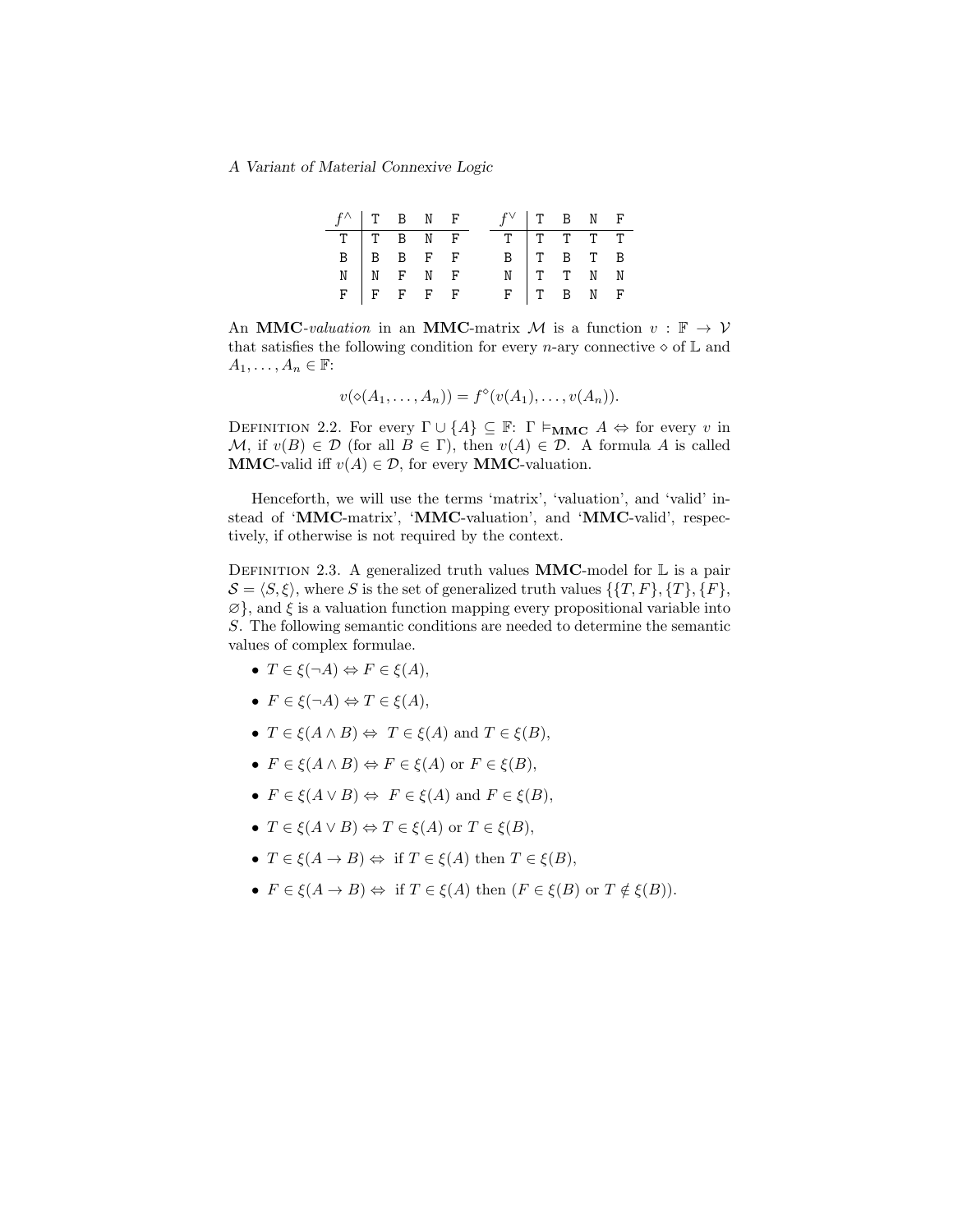<span id="page-5-1"></span>DEFINITION 2.4. For every  $\Gamma \cup \{A\} \subseteq \mathbb{F}$ :  $\Gamma \models_S A \Leftrightarrow$  for every  $\xi$  in S, if  $T \in \xi(B)$  (for all  $B \in \Gamma$ ), then  $T \in \xi(A)$ . A formula A is S-valid iff  $T \in \mathcal{E}(A)$  under every valuation in S.

The Wansing-style approach to connexivity is recognized by many authors as the most intuitively plausible. To understand why this is the case, the semantic framework of generalized truth values is very convenient. Indeed, to obtain the semantics for Wansing's MC, it is sufficient to replace the falsity condition of implication from Definition [2.3](#page-4-0) with the following one.

$$
F \in \xi(A \to B) \Leftrightarrow \text{ if } T \in \xi(A) \text{ then } F \in \xi(B).
$$

Thus, it is clear that MMC can be considered as a result of the generalization of MC with respect to the falsity of implication. Intuitively, when the MC-theorists are asserting the falsity of a conditional sentence they are quite opinionated regarding the epistemic status of the consequent. In turn, MMC-theorists are more 'non-deterministic' in this respect.

We finish this section by proving the equivalence of the matrix and generalized truth values semantics of MMC.

<span id="page-5-0"></span>LEMMA 2.5. For every  $A \in \mathbb{F}$ , every **MMC**-valuation v in an **MMC**matrix  $M$ , and every S-valuation in a generalized truth values  $MMC$ model S the following hold.

$$
v(A) = T \Leftrightarrow T \in \xi(A) \text{ and } F \notin \xi(A),
$$
  
\n
$$
v(A) = B \Leftrightarrow T \in \xi(A) \text{ and } F \in \xi(A),
$$
  
\n
$$
v(A) = N \Leftrightarrow T \notin \xi(A) \text{ and } F \notin \xi(A),
$$
  
\n
$$
v(A) = F \Leftrightarrow T \notin \xi(A) \text{ and } F \in \xi(A).
$$

PROOF: Using standard induction on the complexity of A.

With the help of Lemma [2.5,](#page-5-0) the following theorem can be proven.

<span id="page-5-2"></span>THEOREM 2.6. For any  $\Gamma \cup \{A\} \subseteq \mathbb{F}$ :  $\Gamma \models_{\textbf{MMC}} A \Leftrightarrow \Gamma \models_{\mathcal{S}} A$ .

PROOF: Assume  $\Gamma \not\models_{\mathbf{MMC}} A$ . Then, by Definition [2.2,](#page-4-1) there is an **MMC**valuation v in a MMC-matrix M, such that  $v(\Gamma) \subseteq {\text{T}, \text{B}}$  and  $v(A) \nsubseteq$  $\{\mathsf{T},\mathsf{B}\}\text{, that is }v(A)\subseteq\{\mathsf{N},\mathsf{F}\}\text{. By Lemma 2.5, there is an }\mathcal{S}\text{-valuation }\xi\text{ in a }$  $\{\mathsf{T},\mathsf{B}\}\text{, that is }v(A)\subseteq\{\mathsf{N},\mathsf{F}\}\text{. By Lemma 2.5, there is an }\mathcal{S}\text{-valuation }\xi\text{ in a }$  $\{\mathsf{T},\mathsf{B}\}\text{, that is }v(A)\subseteq\{\mathsf{N},\mathsf{F}\}\text{. By Lemma 2.5, there is an }\mathcal{S}\text{-valuation }\xi\text{ in a }$ generalized truth values **MMC**-model S, such that  $T \in \mathcal{E}(B)$  for all  $B \in \Gamma$ and  $T \notin \xi(A)$ , thereby providing  $\Gamma \not\vdash_{\mathcal{S}} A$  (by Definition [2.4\)](#page-5-1). Therefore,

 $\Box$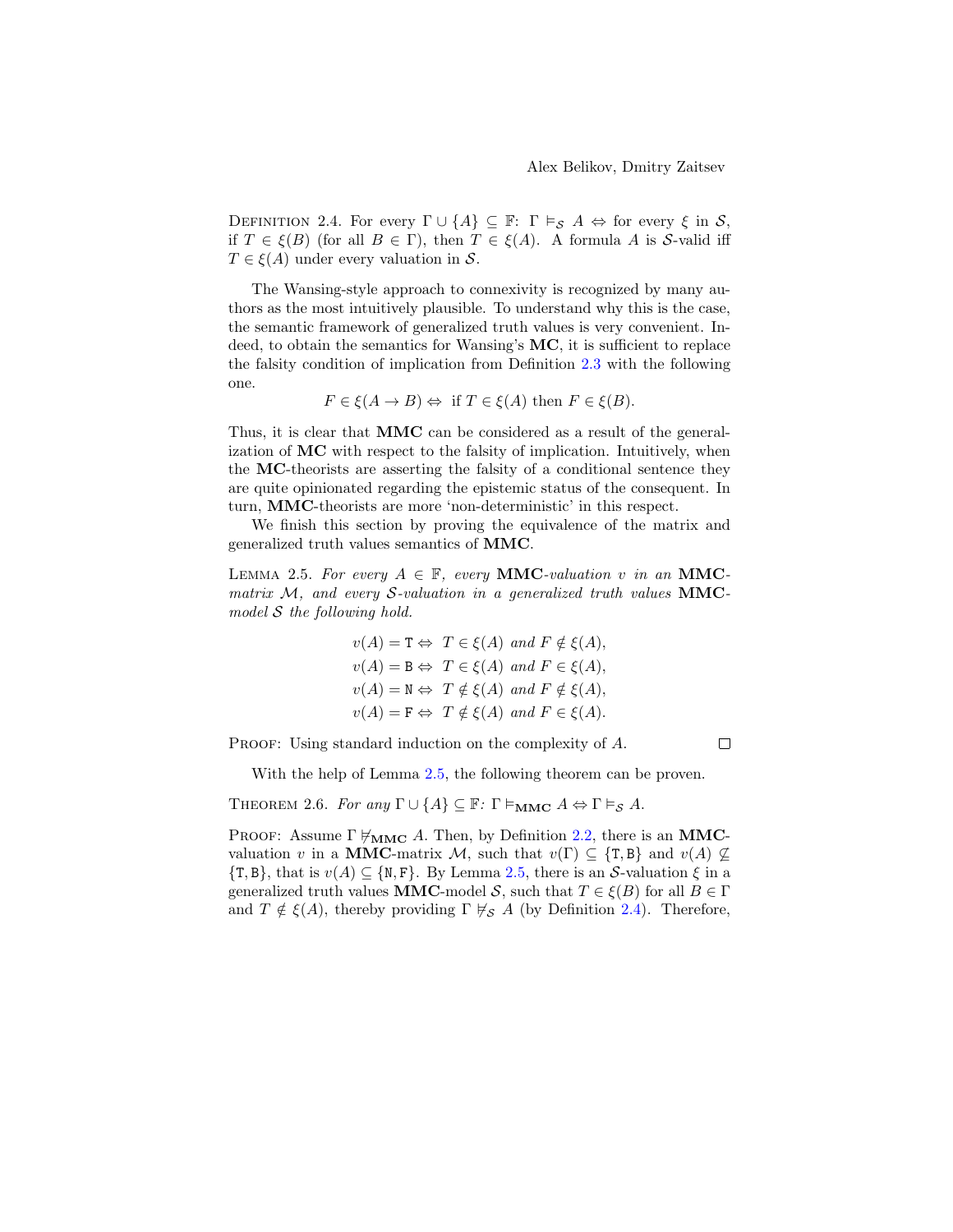if  $\Gamma \vDash_{\mathcal{S}} A$ , then  $\Gamma \vDash_{\mathbf{MMC}} A$ . The converse of the latter statement can be proven by analogous argument.  $\Box$ 

We consider it acceptable to designate our logic by the term 'minimal' for the following reason. In  $[9]$  Estrada-González and Ramirez-Cámara suggested a list of desiderata that can be used to distinguish between different senses of connexivity. According to their list, a logic is claimed to be minimally connexive if it validates both Aristotle theses, BT1, BT2 and invalidates  $(A \rightarrow B) \rightarrow (B \rightarrow A)$ , i.e. exactly the same requirements that we discussed in the introduction section. Again, according to [\[9\]](#page-14-10), a logic is called 'subminimal connexive' if it satisfies at least some but not all of the just mentioned conditions. The logic MC can be rightfully claimed as 'minimal' in Estrada-González and Ramirez-Cámara sense. However, one could use another notion of minimality by requiring in addition that the converses of Boethius' theses fail to be valid. In this different sense of minimality  $MMC$  is more suitable than  $MC$ . For counterexamples falsifying Boethius' theses in MMC, consider a valuation v, such that  $v(A) = T$  and  $v(B) = N$ . Thus, MMC is a kind of a 'downgraded' version of MC.

Finally, both logics are inconsistent but not trivial, as  $(p \land \neg p) \rightarrow p$  and  $\neg((p \land \neg p) \rightarrow p)$  are simultaneously valid in MMC and MC.

## <span id="page-6-0"></span>3. Minimal Material Connexive Logic: Axiomatization

#### 3.1. Proof-theory

A Hilbert-style proof-system  $H$  for **MMC** is defined by means of the following axioms and rules.

Axioms:

\n- (A1) 
$$
A \rightarrow (B \rightarrow A),
$$
\n- (A2)  $(A \rightarrow (B \rightarrow C)) \rightarrow ((A \rightarrow B) \rightarrow (A \rightarrow C)),$
\n- (A3)  $((A \rightarrow B) \rightarrow A) \rightarrow A,$
\n- (A4)  $((A \rightarrow C) \land (B \rightarrow C)) \rightarrow ((A \lor B) \rightarrow C),$
\n- (A5)  $A \rightarrow (A \lor B),$
\n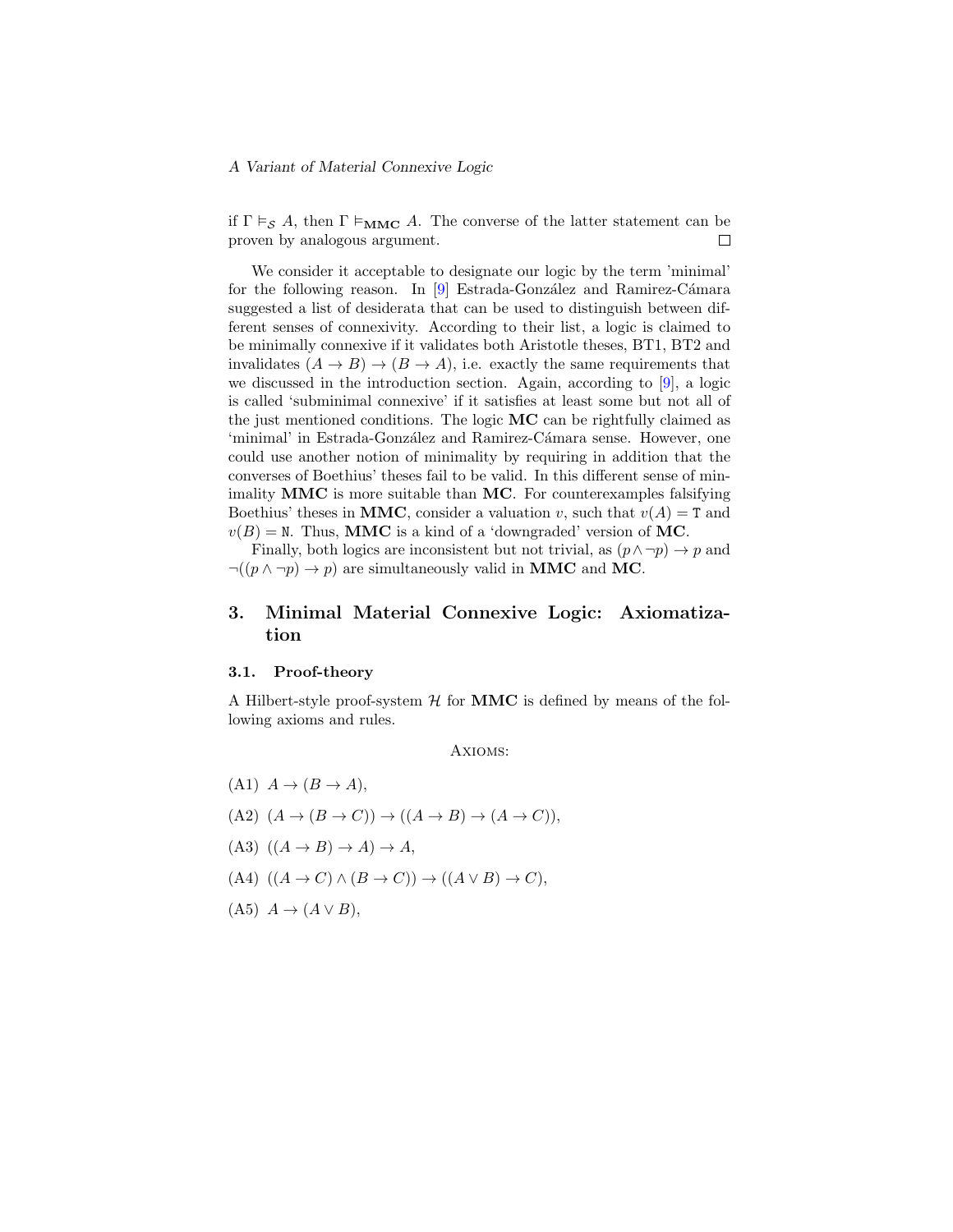$$
(A6) \quad B \to (A \lor B),
$$
\n
$$
(A7) \quad ((A \to B) \land (A \to C)) \to (A \to (B \land C)),
$$
\n
$$
(A8) \quad (A \land B) \to A,
$$
\n
$$
(A9) \quad (A \land B) \to B,
$$
\n
$$
(A10) \quad \neg \neg A \leftrightarrow A,
$$
\n
$$
(A11) \quad \neg (A \land B) \leftrightarrow (\neg A \lor \neg B),
$$
\n
$$
(A12) \quad \neg (A \lor B) \leftrightarrow (\neg A \land \neg B),
$$
\n
$$
(A13) \quad (A \to \neg B) \to \neg (A \to B),
$$
\n
$$
(A14) \quad B \to (\neg (A \to B) \to (A \to \neg B)),
$$
\n
$$
(A15) \quad A \lor \neg (B \to A),
$$

Inference Rules:

$$
(MP) \frac{A \to B, A}{B}.
$$

DEFINITION 3.1. A *proof* of a formula A in  $\mathcal H$  is a sequence of formulas  $A_1, \ldots, A_n, A$ , where  $0 \leq n$ , such that every formula in the sequence  $A_1, \ldots, A_n, A$  either (1) is an axiom of  $H$ , or (2) is obtained with the help of (MP) from the preceding formulas.

We write  $\vdash_{\mathcal{H}} A$  to denote that A has a proof in  $\mathcal{H}$  (such A is called a theorem).  $\Gamma \vdash_{\mathcal{H}} A$  means that A has a proof from hypotheses  $\Gamma$  in  $\mathcal{H}$ , i.e. there is a sequence of formulas  $A_1, \ldots, A_n, A$ , where  $0 \leq n$ , such that every formula in the sequence  $A_1, \ldots, A_n, A$  either (1) belongs to Γ, or (2) is an axiom of  $H$ , or (3) is obtained with the help of (MP) from the preceding formulas. As in the case of  $MC$ , the pure implicational fragment of  $MMC$ is classical, hence the following Deduction Theorem is provable in MMC.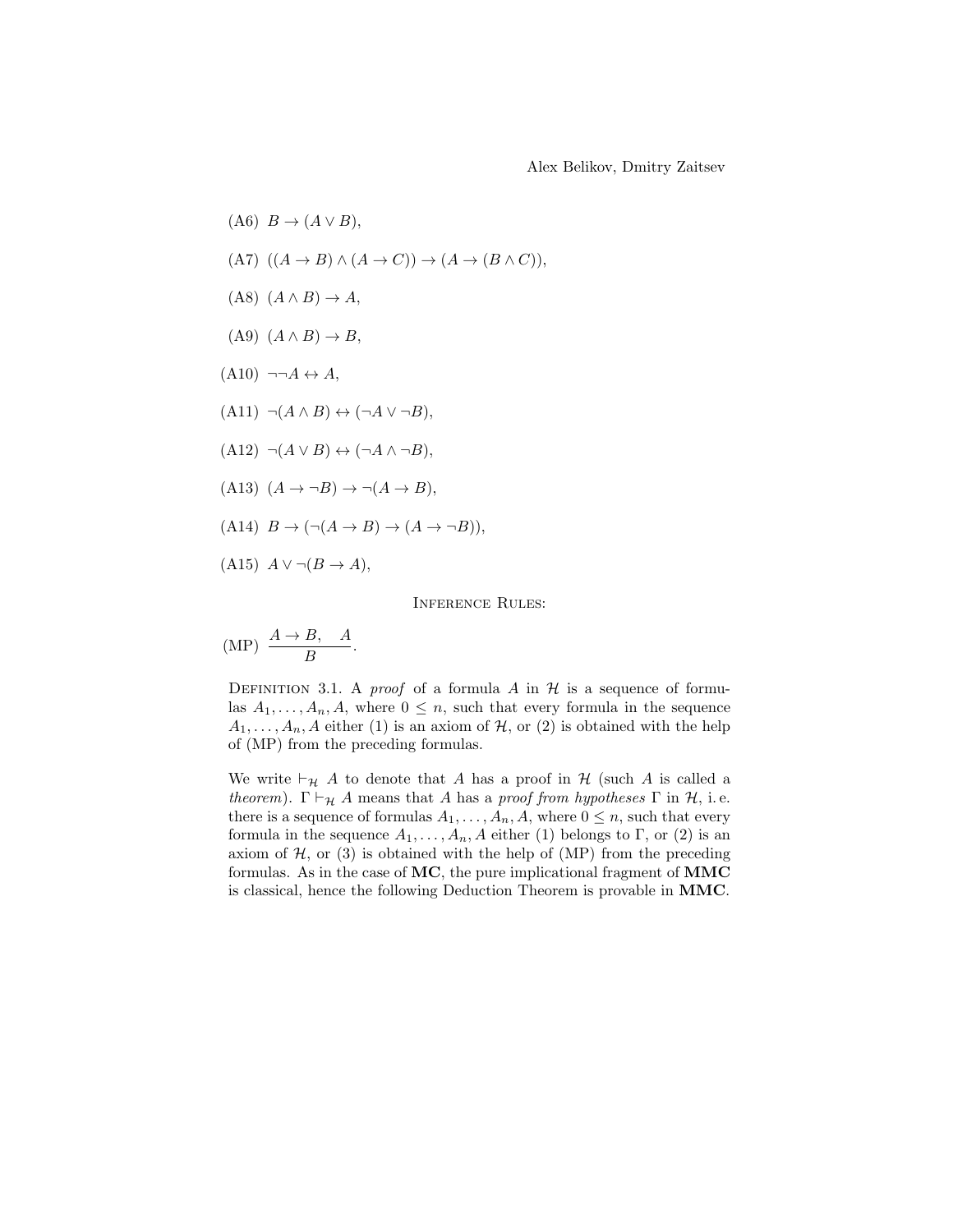<span id="page-8-0"></span>THEOREM 3.2. For any  $\Gamma \cup \{A, B\} \subseteq \mathbb{F}$ , if  $\Gamma$ ,  $A \vdash_{\mathcal{H}} B$ , then  $\Gamma \vdash_{\mathcal{H}} A \to B$ . PROOF: The proof is quite standard, it can be obtained using  $(A1)$ ,  $(A2)$ and (MP). For details the reader can consult, for example, [\[11\]](#page-14-11). П

Interestingly, a Hilbert-style system for Wansing's MC can be obtained by making a simple change to  $H$ , namely it is sufficient to replace  $(A14)$ and (A15) with

$$
\neg(A \to B) \to (A \to \neg B). \tag{CBT 1}
$$

Notice, however, that  $(A14)$  should not be disregarded by MC-theorists because it is, in fact, a theorem of  $MC$  and can be proven, using  $(A1)$  and (CBT 1).

Nevertheless,  $MC$  is not an extension of  $MMC$  since  $(A15)$  is not a theorem of MC. This can be easily checked with the help of the soundness result for MC. Apropos it establishes the independence of (A15) in MMC. Thus, both logics are orthogonal to each other.

#### 3.2. Completeness and soundness of MMC

Now we turn to the completeness proof and begin with some auxiliary notions.

DEFINITION 3.3. A set of formulas  $\mathcal T$  is called a *theory* if it is closed under  $\vdash_{\mathcal{H}}$ . A theory T is called prime iff, for every formulas A and B, it holds that  $A \vee B \in \mathcal{T}$  implies  $A \in \mathcal{T}$  or  $B \in \mathcal{T}$ . Finally,  $\mathcal{T}$  is called non-trivial if  $A \notin \mathcal{T}$  for some formula A.

To pave the way for the proof of the canonical valuation lemma, consider the following set of derivable formulae.

<span id="page-8-1"></span>FACT 3.4. The formulae below are derivable.

$$
A \lor (A \to B) \tag{T1}
$$

$$
A \lor \neg(A \to B) \tag{T2}
$$

$$
\neg B \to \neg (A \to B) \tag{T3}
$$

PROOF: For  $(T1)$  we use  $(A3)$  and Theorem [3.2.](#page-8-0) For  $(T2)$  we use  $(T1)$  and (A13). For (T3) we use (A1) and (A13).  $\Box$ 

Now is the time to prove the following useful lemma.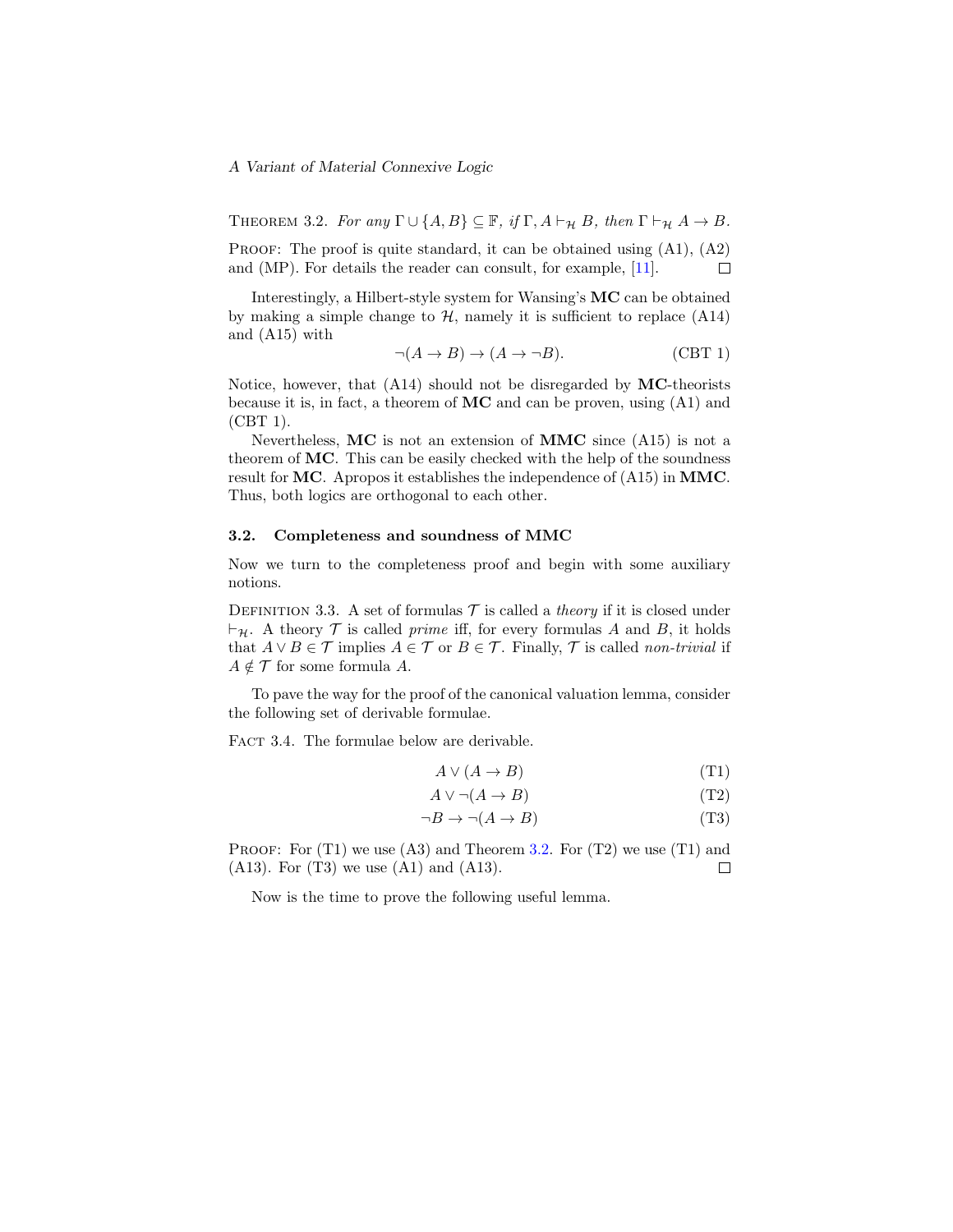<span id="page-9-1"></span>LEMMA 3.5. For any prime theory  $\Gamma$ , it holds that  $A \to B \in \Gamma$  iff  $A \notin \Gamma$ or  $B \in \Gamma$ .

PROOF: Suppose  $A \to B \in \Gamma$  and  $A \in \Gamma$  and  $B \notin \Gamma$ . Then, by (MP), we have a contradiction. For the converse we have two cases. Suppose that  $A \notin \Gamma$  and  $A \to B \notin \Gamma$ . Then, by (T1), we have contradiction, since  $\Gamma$  is prime. Now, suppose that  $B \in \Gamma$  and  $A \to B \notin \Gamma$ . Then, using (A1) and (MP), we obtain contradiction.  $\Box$ 

<span id="page-9-0"></span>DEFINITION 3.6. Let  $\mathcal T$  be a non-empty non-trivial prime theory. We define an **MMC**-canonical valuation  $\xi_{\mathcal{T}}$  by requiring that for every  $p \in \mathbb{P}$ :

$$
T \in \xi_{\mathcal{T}}(p) \iff p \in \mathcal{T}, \qquad F \in \xi_{\mathcal{T}}(p) \iff \neg p \in \mathcal{T}.
$$

LEMMA 3.7. Let  $\xi_{\mathcal{T}}$  be a **MMC**-canonical valuation. Then, for every  $A \in$ F, the following holds.

$$
T \in \xi_{\mathcal{T}}(A) \iff A \in \mathcal{T}, \qquad F \in \xi_{\mathcal{T}}(A) \iff \neg A \in \mathcal{T}.
$$

PROOF: By induction on the complexity of a formula A. We abbreviate 'inductive hypothesis' by 'IH'. The basic case, when  $A \in \mathbb{P}$ , follows from Definition [3.6.](#page-9-0)

For negation. We begin with the truth condition:  $T \in \mathcal{E}_{\tau}(\neg B)$  iff  $F \in$  $\xi_{\mathcal{T}}(B)$  (by Definition [2.3\)](#page-4-0) iff  $\neg B \in \mathcal{T}$  (by IH). The falsity condition is also straightforward:  $F \in \xi_{\mathcal{T}}(\neg B)$  iff  $T \in \xi_{\mathcal{T}}(B)$  iff  $B \in \mathcal{T}$  (by IH) iff  $\neg \neg B \in \mathcal{T}$ (by (A10)).

For conjunction.  $T \in \mathcal{E}_{\mathcal{T}}(B \wedge C)$  iff  $T \in \mathcal{E}_{\mathcal{T}}(B)$  and  $T \in \mathcal{E}_{\mathcal{T}}(C)$  (by Def-inition [2.3\)](#page-4-0) iff  $B \in \mathcal{T}$  and  $C \in \mathcal{T}$  (by IH) iff  $B \wedge C \in \mathcal{T}$  (by (A7), (A8), (A9)).  $F \in \mathcal{E}_{\mathcal{T}}(B \wedge C)$  iff  $F \in \mathcal{E}_{\mathcal{T}}(B)$  or  $F \in \mathcal{E}_{\mathcal{T}}(C)$  (by Definition [2.3\)](#page-4-0) iff  $\neg B \in \mathcal{T}$  or  $\neg C \in \mathcal{T}$  (by IH) iff  $\neg (B \wedge C) \in \mathcal{T}$  (by (A11)).

For disjunction.  $T \in \xi_{\mathcal{T}}(B \vee C)$  iff  $T \in \xi_{\mathcal{T}}(B)$  or  $T \in \xi_{\mathcal{T}}(C)$  (by Definition [2.3\)](#page-4-0) iff  $B \in \mathcal{T}$  or  $C \in \mathcal{T}$  (by IH) iff  $B \vee C \in \mathcal{T}$  (by (A5), (A6) and primeness).  $F \in \xi_{\mathcal{T}}(B \vee C)$  iff  $F \in \xi_{\mathcal{T}}(B)$  and  $F \in \xi_{\mathcal{T}}(C)$  (by Definition [2.3\)](#page-4-0) iff  $\neg B \in \mathcal{T}$  and  $\neg C \in \mathcal{T}$  (by IH) iff  $\neg (B \vee C) \in \mathcal{T}$  (by (A12)).

For implication. Let  $F \in \xi_{\mathcal{T}}(B \to C)$  and  $\neg(B \to C) \notin \mathcal{T}$ . Then, by Definition [2.3,](#page-4-0) we have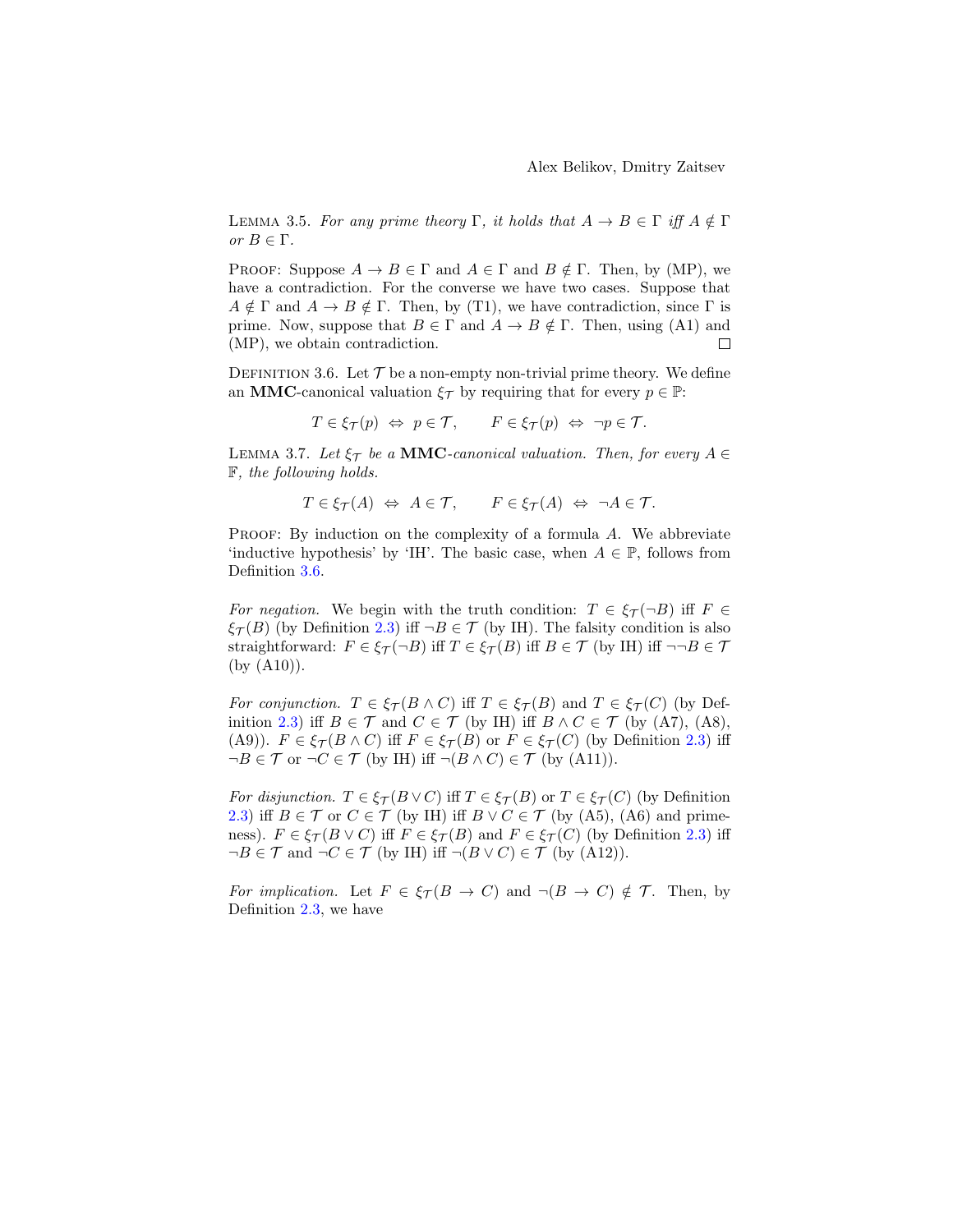$$
T \notin \xi_{\mathcal{T}}(B)
$$
 or  $(F \in \xi_{\mathcal{T}}(C)$  or  $T \notin \xi_{\mathcal{T}}(C))$ .

There are the three cases to consider.

(a)  $T \notin \xi_{\mathcal{T}}(B) \Rightarrow_{\text{IH}} B \notin \mathcal{T}$ (b)  $F \in \xi_{\mathcal{T}}(C) \implies_{\text{IH}} \neg C \in \mathcal{T},$ (c)  $T \notin \xi_{\mathcal{T}}(C) \Rightarrow_{\text{IH}} C \notin \mathcal{T}$ .

We have to show that every case leads to a contradiction. For (a) we use  $B \vee \neg (B \rightarrow C)$  (see (T2), Fact [3.4\)](#page-8-1) and primeness of  $\mathcal{T}$ . For (b) we use  $\neg C \rightarrow \neg (B \rightarrow C)$  (see (T3), Fact [3.4\)](#page-8-1). The proof of (c) uses  $C \vee \neg (B \to C) \in \mathcal{T}$ , which is provable with the help of (A15).

Suppose  $\neg(B \to C) \in \mathcal{T}$  and  $F \notin \xi_{\mathcal{T}}(B \to C)$ . From the latter, using Definition [2.3,](#page-4-0) we obtain

$$
T \in \xi_{\mathcal{T}}(B)
$$
 and  $F \notin \xi_{\mathcal{T}}(C)$  and  $T \in \xi_{\mathcal{T}}(C)$ .

By IH,

 $B \in \mathcal{T}$  and  $\neg C \notin \mathcal{T}$  and  $C \in \mathcal{T}$ .

From this, using  $C \to (\neg(B \to C) \to (B \to \neg C))$  (A14), we obtain a contradiction. Therefore,  $F \in \xi_{\mathcal{T}}(B \to C)$ .

Let  $T \in \xi_{\mathcal{T}}(B \to C)$ . Then, by Definition [2.3,](#page-4-0)  $T \notin \xi_{\mathcal{T}}(B)$  or  $T \in \xi_{\mathcal{T}}(C)$ . Applying IH, we have  $B \notin \mathcal{T}$  or  $C \in \mathcal{T}$ . Now Lemma [3.5](#page-9-1) gives the desired result in both directions.  $\Box$ 

We use a standard version of Lindenbaum's lemma, so its proof is omitted.

LEMMA 3.8. For any  $\Gamma \cup \{A\} \subseteq \mathbb{F}$ , if  $\Gamma \nvDash_{\mathcal{H}} A$ , then, there exists a nontrivial prime theory  $\Gamma'$ , such that  $\Gamma \subseteq \Gamma'$  and  $\Gamma' \not\vdash_{\mathcal{H}} A$ .

Thus, we can move toward the completeness theorem.

THEOREM 3.9. For any  $\Gamma \cup \{A\} \subseteq \mathbb{F}$ , if  $\Gamma \vDash_{\mathcal{S}} A$ , then  $\Gamma \vdash_{\mathcal{H}} A$ .

PROOF: As usual.

Finally, the soundness theorem is proven as usual.

П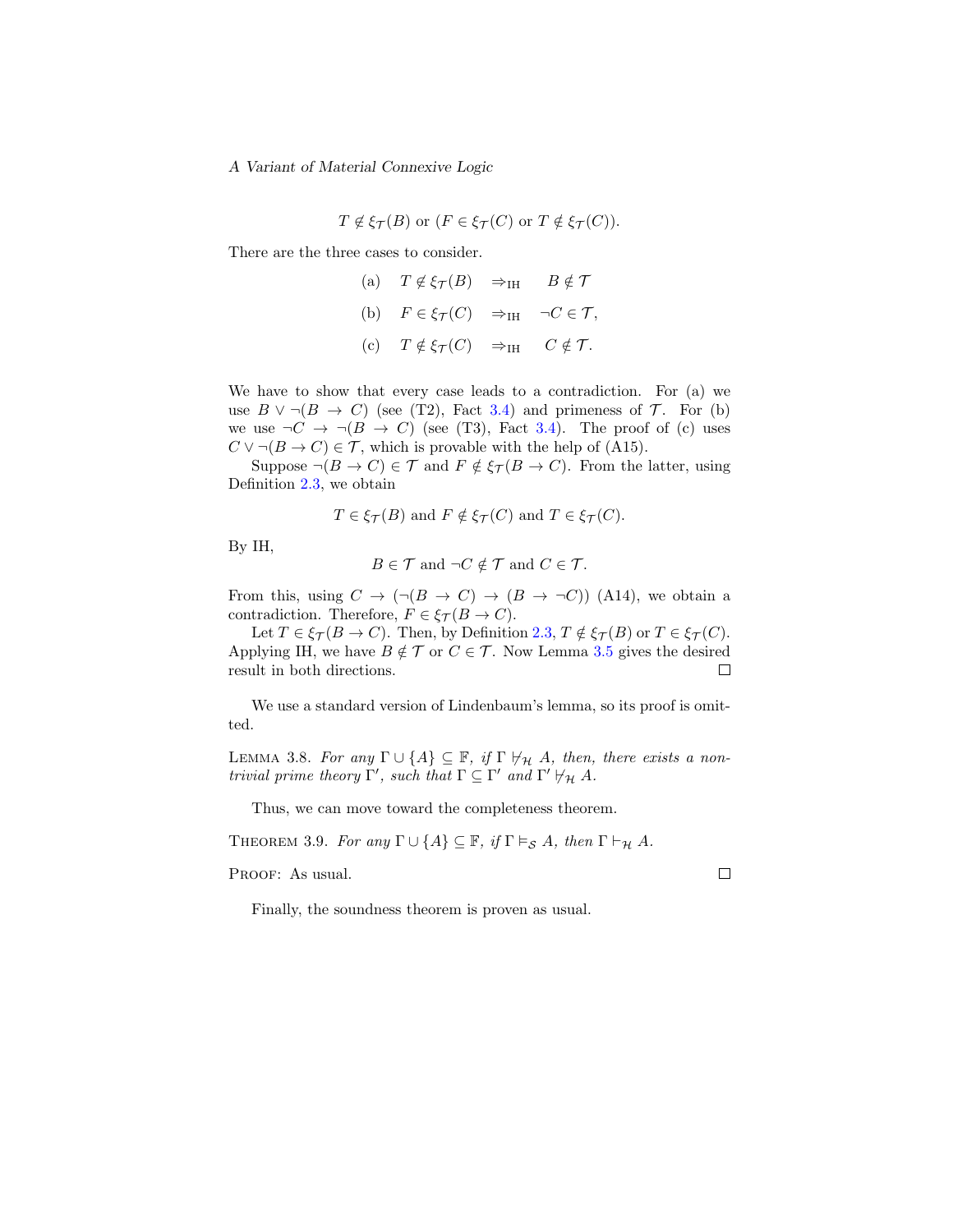THEOREM 3.10. For any  $\Gamma \cup \{A\} \subseteq \mathbb{F}$ , if  $\Gamma \vdash_{\mathcal{H}} A$ , then  $\Gamma \vDash_{\mathcal{S}} A$ .

PROOF: As usual.

In virtue of Theorem [2.6](#page-5-2) we obtain the following corollary.

COROLLARY 3.11. For any  $\Gamma \cup \{A\} \subseteq \mathbb{F}$ ,  $\Gamma \vdash_{\mathcal{H}} A$  iff  $\Gamma \vDash_{\mathbf{MMC}} A$ .

## <span id="page-11-0"></span>4. Expanding Pure Connexive Fragment of MMC with Boolean negation

Slightly adopting the terminology from [\[21\]](#page-15-1) we will denote the implicationnegation fragment of MMC as 'pure connexive fragment'. Moving further along this avenue we arrive at relatively poor logic with implication and negation as the only primitives. In fact, in this case, it is interesting to add the second Boolean negation ∼ to indicate non relevant arguments, so that  $\sim$ A means that A is absent from the current argumentative discourse. This move will allow comparing the behavior of two negations in the same context and at the same time will simplify the axiomatization of the resulting fragment.

Boolean negation differs from DeMorgan  $\neg$  only in N and B lines:  $\sim N =$ B,  $\sim$  B = N. Thus, we add to Definition 3 two items:

$$
T \in \xi(\sim A) \Leftrightarrow T \notin \xi(A) \tag{BN1}
$$

$$
F \in \xi(\sim A) \Leftrightarrow F \notin \xi(A) \tag{BN2}
$$

The resulting system will be implication-negation fragment of MMC supplied with an extra negation: MMC $\exists$ ∴ A Hilbert-style axiomatization of MMC $\Rightarrow$  contains (MP), (A1) – (A2), (A10), (A13), (A14), and the following list of axioms:

 $(A16)$   $(\sim C \rightarrow \sim B) \rightarrow ((\sim C \rightarrow B) \rightarrow C)$ ,

$$
(A17) \sim \neg A \leftrightarrow \neg \sim A,
$$

$$
(A18) (A \to \sim B) \to \neg(A \to B),
$$

The completeness proof becomes simpler. Now we do not need theories to be prime, instead we require them to be normal with respect to the Boolean negation:  $\sim A \in \mathcal{T} \Leftrightarrow A \notin \mathcal{T}$ . Moreover, we impose the following requirement on **MMC**<sup>¬</sup>,∼<sup>*∼*</sup>-theories: for any **MMC**<sup>¬</sup>,∼<sup>*∼*</sup>-theory *T*, if *A* → *B* is a

 $\Box$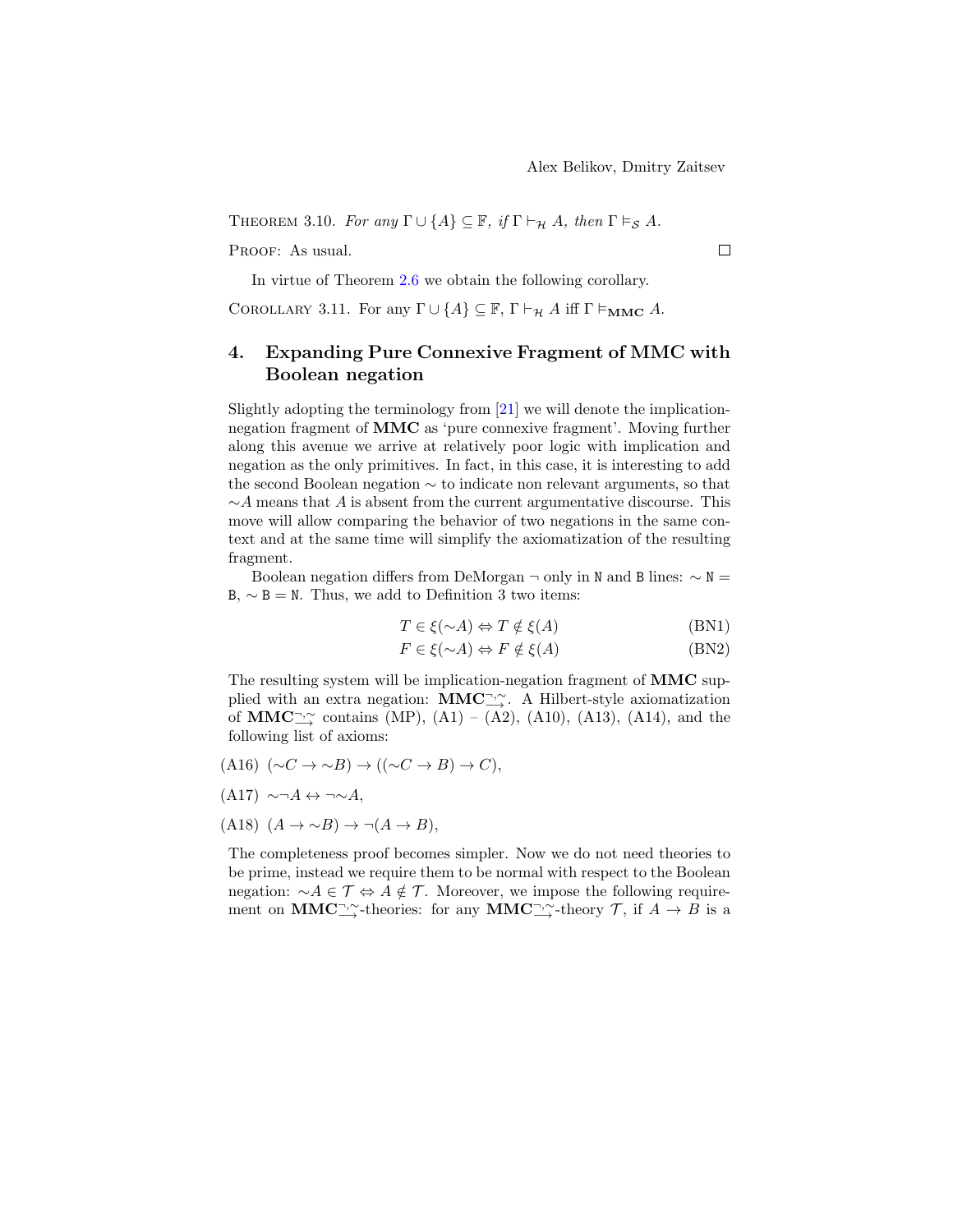theorem of  $\text{MMC}_{\longrightarrow}^{\neg, \sim}$  and  $A \in \mathcal{T}$ , then  $B \in \mathcal{T}$ . Taking these modifications into account, the definition of canonical valuation is otherwise preserved. We no longer need Lemma 2, and can immediately proceed to the proof of an analogue of Lemma 3. Consider only the different cases.

For Boolean negation. We begin with the truth condition:  $T \in \mathcal{E}_{\tau}(\sim B)$ iff  $T \notin \xi_{\mathcal{T}}(B)$  (by (BN1)) iff  $B \notin \mathcal{T}$  (by IH) iff ∼ $B \in \mathcal{T}$  (by normality). The falsity condition is also straightforward:  $F \in \xi_{\mathcal{T}}(\sim B)$  iff  $F \notin \xi_{\mathcal{T}}(B)$ iff  $\neg B \notin \mathcal{T}$  (by IH) iff  $\sim \neg B \in \mathcal{T}$  (by normality) iff  $\neg \sim B \in \mathcal{T}$  (by (A17)).

For implication. When  $T \in \xi_{\mathcal{T}}(B \to C)$ , there are two cases:  $T \notin \xi_{\mathcal{T}}(B)$ or  $T \in \xi_{\mathcal{T}}(C)$ . By IH, they may be presented as  $C \in \mathcal{T}$  or  $B \notin \mathcal{T}$ . The first option exploits (A1) while the proof in the second case is based on (T4)  $\sim B \to (B \to C)$ : using the normality of  $\mathcal{T}$ , we obtain  $\sim B \in \mathcal{T}$ , and hence, by (T4), we have  $B \to C \in \mathcal{T}$ .

The case with  $F \in \xi_{\mathcal{T}}(B \to C)$  falls into three possibilities:

| (a) $T \notin \xi_{\mathcal{T}}(B) \Rightarrow_{\text{IH}} B \notin \mathcal{T}$  |  |
|-----------------------------------------------------------------------------------|--|
| (b) $F \in \xi_{\mathcal{T}}(C) \Rightarrow_{\text{IH}} \neg C \in \mathcal{T},$  |  |
| (c) $T \notin \xi_{\mathcal{T}}(C) \Rightarrow_{\text{IH}} C \notin \mathcal{T}.$ |  |

For (a) (T4) is needed to show that  $\sim B \to \neg(B \to C)$ , for (b) apply substitutional case of (A1), and (c) requires (A18) to receive  $\sim C \rightarrow \neg(B \rightarrow C)$ .

Lindenbaum's Lemma is proved in a natural way.

#### 5. Conclusion

In this work, we were concerned with the problem of modifying a fourvalued connexive implication in such a way that allows it to fit better in the context of common-sense reasoning. As far as we can see, the resulting implication, aside from the ultimate goal, allows one to use a connexive logic with another (more restrictive) notion of minimality, compared to the implication of Wansing's logic MC. We equipped the corresponding logic MMC with a sound and complete Hilbert-style calculus. We also considered implication-negation fragment of MMC, expanded with the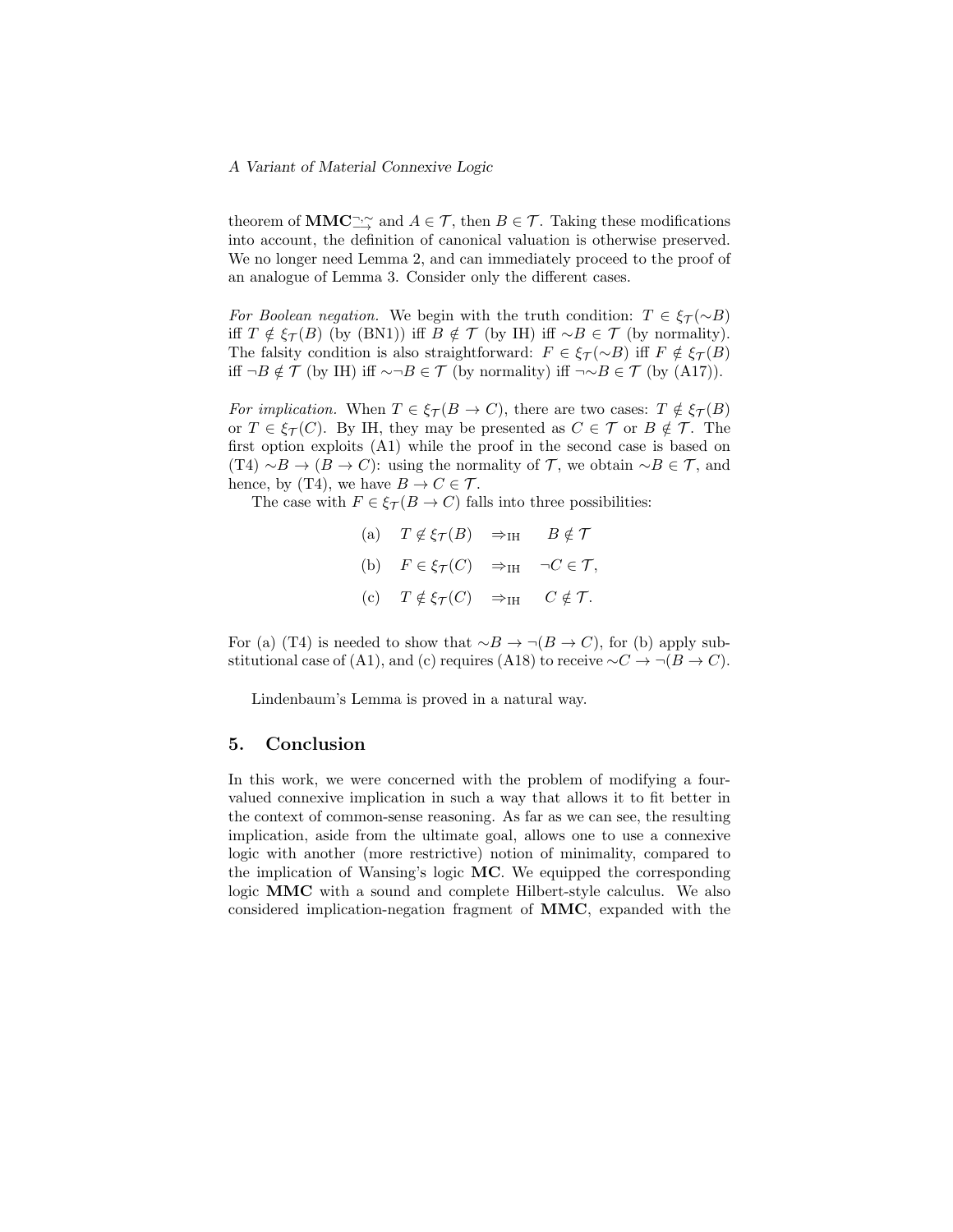Boolean negation and provided an adequate Hilbert-style calculus for this fragment. As to the future work, we find it interesting to explore how the ideas presented in this paper can be applied to other Wansing-style connexive logics, especially to constructive connexive logics.

Acknowledgements. This research is supported by Russian Science Foundation (project №20-18-00158).

## References

- <span id="page-13-2"></span>[1] A. Belikov, Peirce's Triadic Logic and Its (Overlooked) Connexive Expansion, Logic and Logical Philosophy, vol.  $30(3)(2021)$ , pp.  $535-559$ , DOI: [https://doi.org/http://dx.doi.org/10.12775/LLP.2021.007.](https://doi.org/http://dx.doi.org/10.12775/LLP.2021.007)
- <span id="page-13-5"></span>[2] N. D. Belnap, A Useful Four-Valued Logic, [in:] J. M. Dunn, G. Epstein (eds.), Modern Uses of Multiple-Valued Logic, vol. 2 of Episteme (A Series in the Foundational, Methodological, Philosophical, Psychological, Sociological, and Political Aspects of the Sciences, Pure and Applied), Springer Netherlands, Dordrecht (1977), pp. 5–37, DOI: [https://doi.org/10.1007/978-94-010-1161-7](https://doi.org/10.1007/978-94-010-1161-7_2) 2.
- <span id="page-13-6"></span>[3] N. D. Belnap, How a Computer Should Think, [in:] H. Omori, H. Wansing (eds.), New Essays on Belnap-Dunn Logic, Springer International Publishing, Cham (2019), pp. 35–53, DOI: [https://doi.org/10.1007/978-3-030-](https://doi.org/10.1007/978-3-030-31136-0_4) [31136-0](https://doi.org/10.1007/978-3-030-31136-0_4) 4.
- <span id="page-13-3"></span>[4] J. Cantwell, The Logic of Conditional Negation, Notre Dame Journal of Formal Logic, vol. 49(3) (2008), pp. 245–260, DOI: [https://doi.org/10.](https://doi.org/10.1215/00294527-2008-010) [1215/00294527-2008-010.](https://doi.org/10.1215/00294527-2008-010)
- <span id="page-13-1"></span>[5] W. Cooper, The Propositional Logic of Ordinary Discourse, Inquiry, vol. 11(1-4) (1968), pp. 295–320, DOI: [https://doi.org/10.1080/](https://doi.org/10.1080/00201746808601531) [00201746808601531.](https://doi.org/10.1080/00201746808601531)
- <span id="page-13-0"></span>[6] J. M. Dunn, Intuitive semantics for first-degree entailments and 'coupled trees', Philosophical Studies, vol. 29(3) (1976), pp. 149–168, DOI: [https:](https://doi.org/10.1007/BF00373152) [//doi.org/10.1007/BF00373152.](https://doi.org/10.1007/BF00373152)
- <span id="page-13-4"></span> $[7]$  P. Egré, G. Politzer, On the negation of indicative conditionals,  $[$ in: $]$ M. Aloni, M. Franke, F. Roelofsen (eds.), Proceedings of the 19th Amsterdam Colloquium (2013), pp. 10–18, URL: [http://events.illc.uva.nl/](http://events.illc.uva.nl/AC/AC2013/uploaded_files/inlineitem/02_Egre_Politzer.pdf) [AC/AC2013/uploaded](http://events.illc.uva.nl/AC/AC2013/uploaded_files/inlineitem/02_Egre_Politzer.pdf) files/inlineitem/02 Egre Politzer.pdf.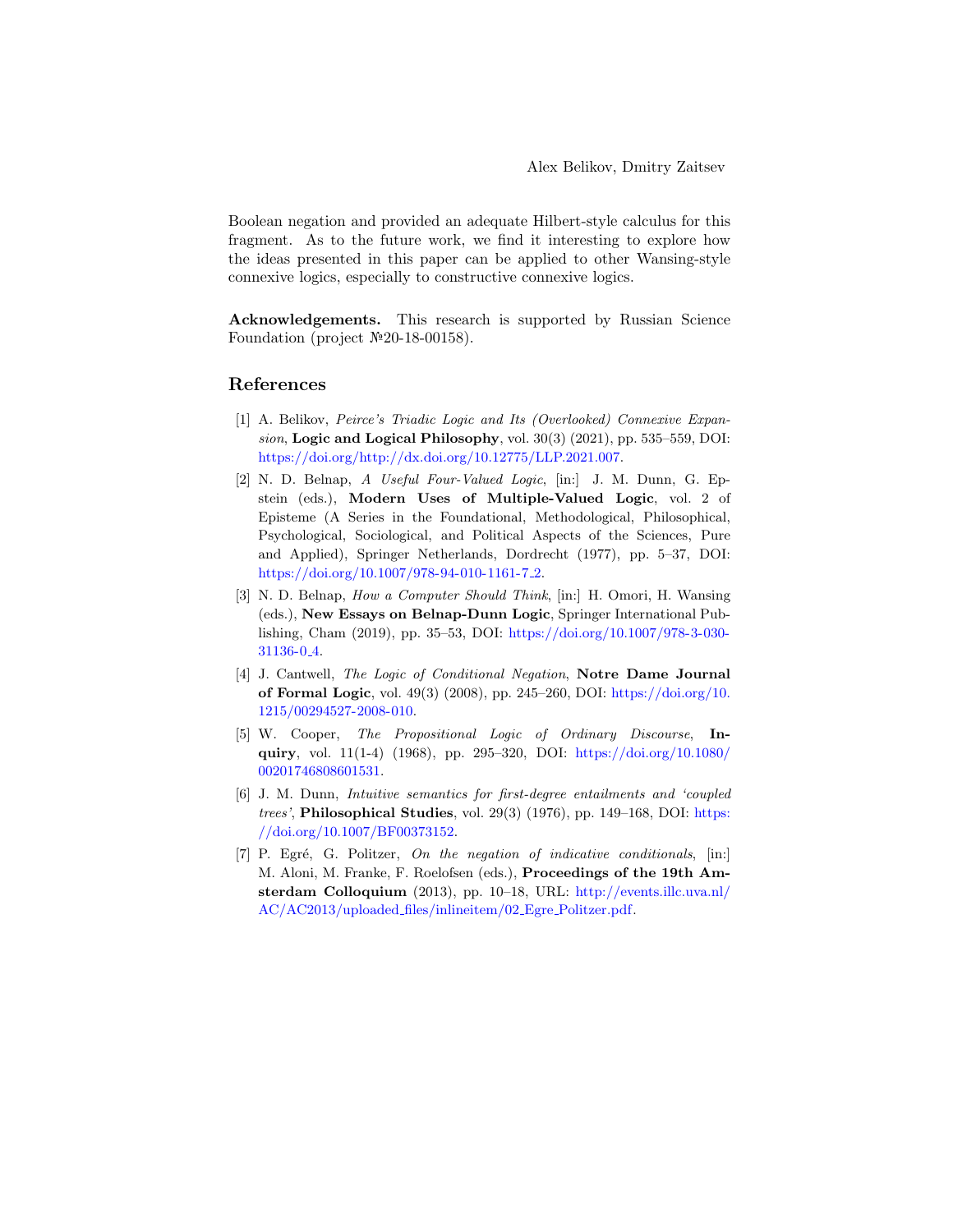- <span id="page-14-0"></span>[8] L. Estrada-González, The Bochum Plan and the foundations of contraclassical logics, CLE e-Prints, vol.  $19(1)$  (2020), pp. 1–22.
- <span id="page-14-10"></span>[9] L. Estrada-González, E. Ramirez-Cámara, A Comparison of Connexive Logics, IfCoLog Journal of Logics and their Applications, vol.  $3(2016)$ , pp. 341–355.
- <span id="page-14-7"></span>[10] S. McCall, A History of Connexivity, [in:] D. Gabbay (ed.), Handbook of the History of Logic, vol. 11, Elsevier (2012), pp. 415–449.
- <span id="page-14-11"></span>[11] E. Mendelson, Introduction to Mathematical Logic (1987), DOI: [https://doi.](https://doi.org/10.1007/978-1-4615-7288-6) [org/10.1007/978-1-4615-7288-6.](https://doi.org/10.1007/978-1-4615-7288-6)
- <span id="page-14-6"></span>[12] G. Olkhovikov, On a New Three-Valued Paraconsistent Logic, [in:] Logic of Law and Tolerance, Ural University Press (2002), pp. 96–113.
- <span id="page-14-4"></span>[13] H. Omori, From Paraconsistent Logic to Dialetheic Logic, [in:] H. Andreas, P. Verdée (eds.), Logical Studies of Paraconsistent Reasoning in Science and Mathematics, vol. 45 of Trends in Logic (Studia Logica Library), Springer (2016), pp. 111–134.
- <span id="page-14-5"></span>[14] H. Omori, A Simple Connexive Extension of the Basic Relevant Logic BD, IfCoLog Journal of Logics and their Applications, vol. 3(3) (2016), pp. 467–478.
- <span id="page-14-9"></span>[15] H. Omori, Towards a bridge over two approaches in connexive logic, Logic and Logical Philosophy, vol.  $28(3)$  (2019), pp. 553–556, DOI: [https://](https://doi.org/10.12775/llp.2019.005) [doi.org/10.12775/llp.2019.005.](https://doi.org/10.12775/llp.2019.005)
- <span id="page-14-3"></span>[16] H. Omori, H. Wansing, An Extension of Connexive Logic C, [in:] N. Olivietti, R. Verbrugge, S. Negri, G. Sandu (eds.), Advances in Modal Logic, vol. 13, College Publications, Rickmansworth (2020), pp. 503–522.
- <span id="page-14-8"></span>[17] S. Rahman, On Hypothetical Judgements and Leibniz's Notion of Conditional Right, [in:] M. Armgardt, P. Canivez, S. Chassagnard-Pinet (eds.), Past and Present Interactions in Legal Reasoning and Logic, Springer International Publishing, Cham (2015), pp. 109–167, DOI: [https://doi.org/10.1007/978-3-319-16021-4](https://doi.org/10.1007/978-3-319-16021-4_7).7.
- <span id="page-14-1"></span>[18] H. Wansing, Connexive Modal Logic, [in:] R. Schmidt (ed.), Advances in Modal Logic, vol. 5, College Publications (2005), pp. 367–383.
- <span id="page-14-2"></span>[19] H. Wansing, Connexive Logic, [in:] E. N. Zalta (ed.), The Stanford Encyclopedia of Philosophy, spring 2021 ed., Metaphysics Research Lab, Stanford University (2021), URL: [https://plato.stanford.edu/archives/spr2021/](https://plato.stanford.edu/archives/spr2021/entries/logic-connexive/) [entries/logic-connexive/.](https://plato.stanford.edu/archives/spr2021/entries/logic-connexive/)